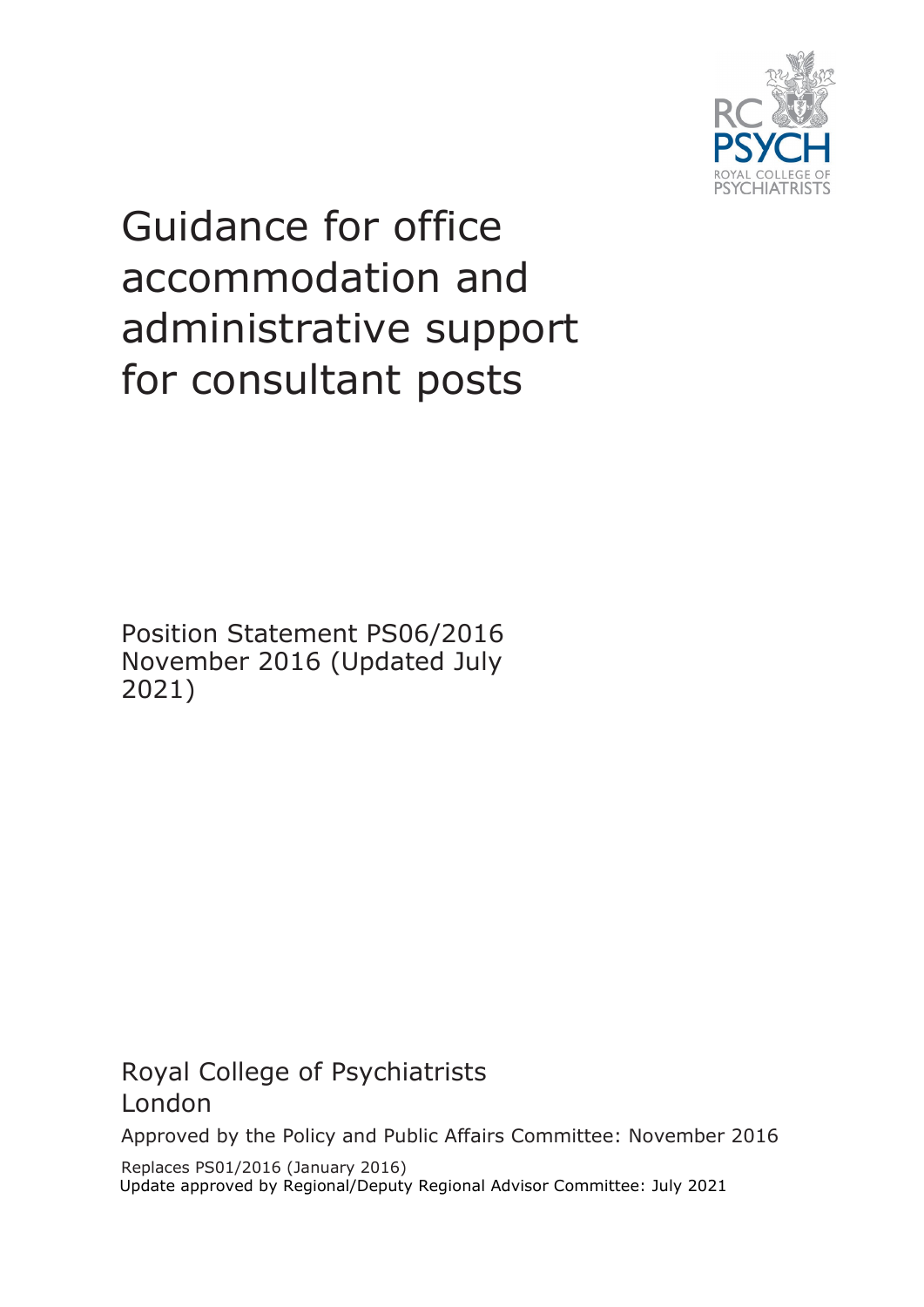## Introduction

The Royal College of Psychiatrists provides a range of guidance documents to promote and support the safe and effective recruitment and employment of psychiatrists. In June 2015 the College published a position statement on office accommodation and administrative support for consultant posts, and this statement was revised in January 2016. Following feedback from Employers and College members, we are issuing this revised position statement to clarify what the College regards as good practice.

Consultants are typically based in multi-disciplinary teams, working with a wide range of healthcare professionals, and all team members will have different requirements for working environments at different times.

However, consultant psychiatrists are highly trained and experienced clinicians who are often required to make clinical assessments at short notice in order to determine risk and treatment plans in the most complex patient cases.

The interests and dignity of patients lie at the heart of the work of consultants, and many of their roles and responsibilities (such as speaking to patients and relatives, dictating highly confidential reports and case notes and liaising with other statutory bodies) demand a genuinely confidential space that is immediately available to consultants, even though the patient may not be present.

Furthermore, consultant psychiatrists are senior leaders with diverse roles that often extend beyond their immediate clinical work. These can include specific and unique leadership and management elements, medical education and research, supervision of trainees, etc. These roles require access to a secure, private space at different times if the consultant workforce is to be able to function effectively. It is therefore essential that practical and realistic arrangements are in place which make best use ofthe consultant's time.

### College recommendations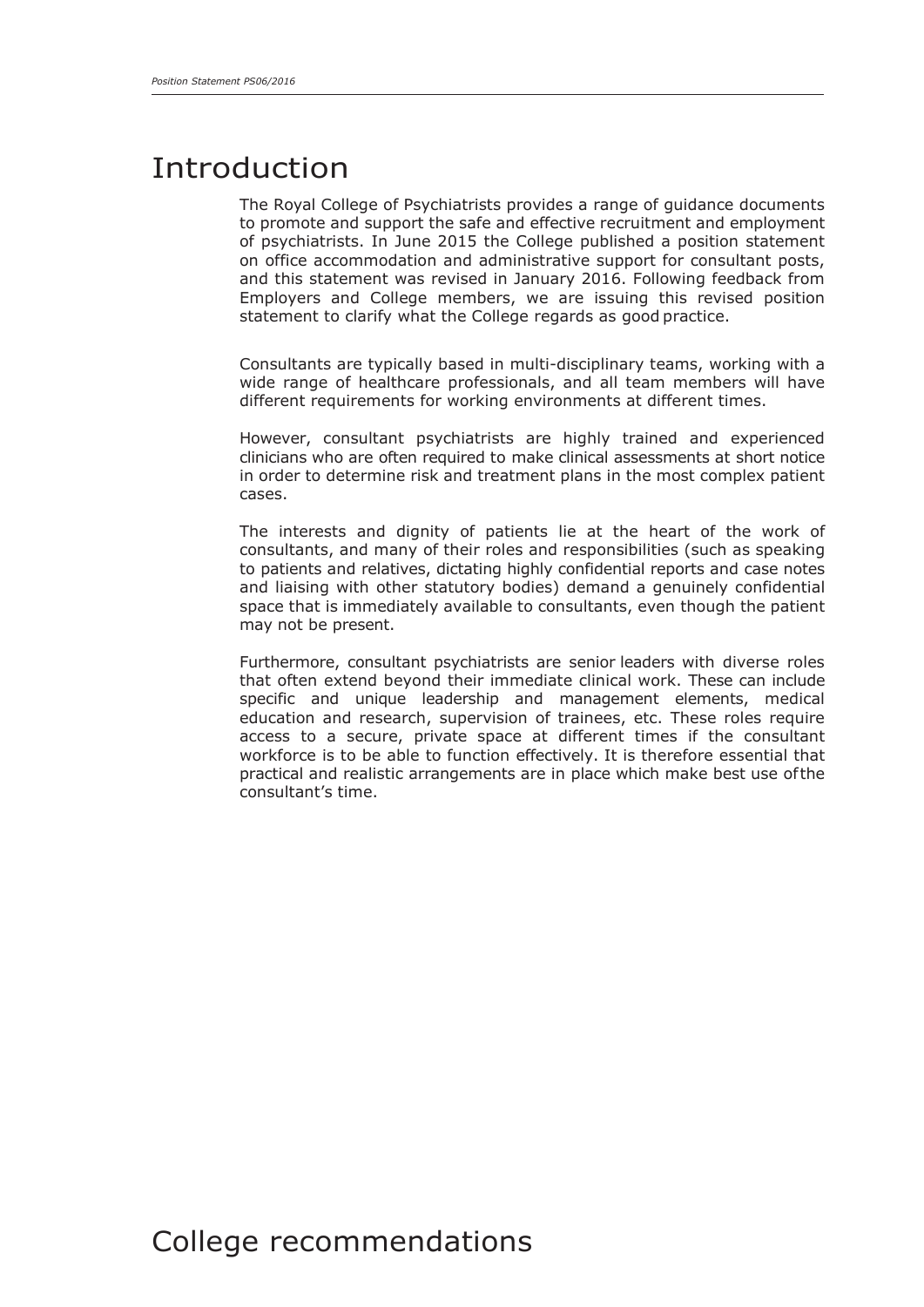- 1. The College's strong recommendation is for consultant psychiatrists to be provided with designated private office space, suitably equipped with appropriate information and communications technology.
- 2. The consultant should be the sole occupier of the office; It should be understood that the designated consultant's office space is theirs alone for the duration of their working hours.
- 3. The provision of hot-desks would not meet the College guidance for consultants and job descriptions that propose hot-desking arrangements will not be approved.
- 4. Where agreed and negotiated in advance, it could be shared only with other consultants (for example, if the consultants job share or work less than full-time). This will allow the consultant(s) to fulfil all of their professional roles and responsibilities in a timely and effective way (point 2 should be considered here)
- 5. Where provision of a private office for consultants is not practicable, consultants should be provided with a dedicated space which is sufficiently private and resourced to carry out the full range of consultant functions.
- 6. Such space should include break-out areas, immediately available, where discussions and phone calls can take place in complete confidence.
- 7. Employers should ensure this arrangement is discussed with the consultant, with regular review, to ensure they are able to practise safely and effectively.

#### *Administrative support*

Psychiatrists require a personal assistant to ensure production of letters and reports within the time limits agreed between the employer and commissioners, and to enable them to effectively participate in all their roles and responsibilities.

Employers should organise their administrative support to facilitate this standard, to ensure high- quality communication between the doctor, their patients and colleagues. Consultants would ideally be assisted by a Medical Secretary.

Consultants need a named secretary who can manage diaries and provide support for non-clinical activities, co-ordinating with the consultant. The named secretary should be suitably qualified, accessible and have sufficient time to carry out these duties.

Consultants may also need administrative and IT support around mobile working and clinical database management, given the move to more managed care systems of service delivery, digital working and the